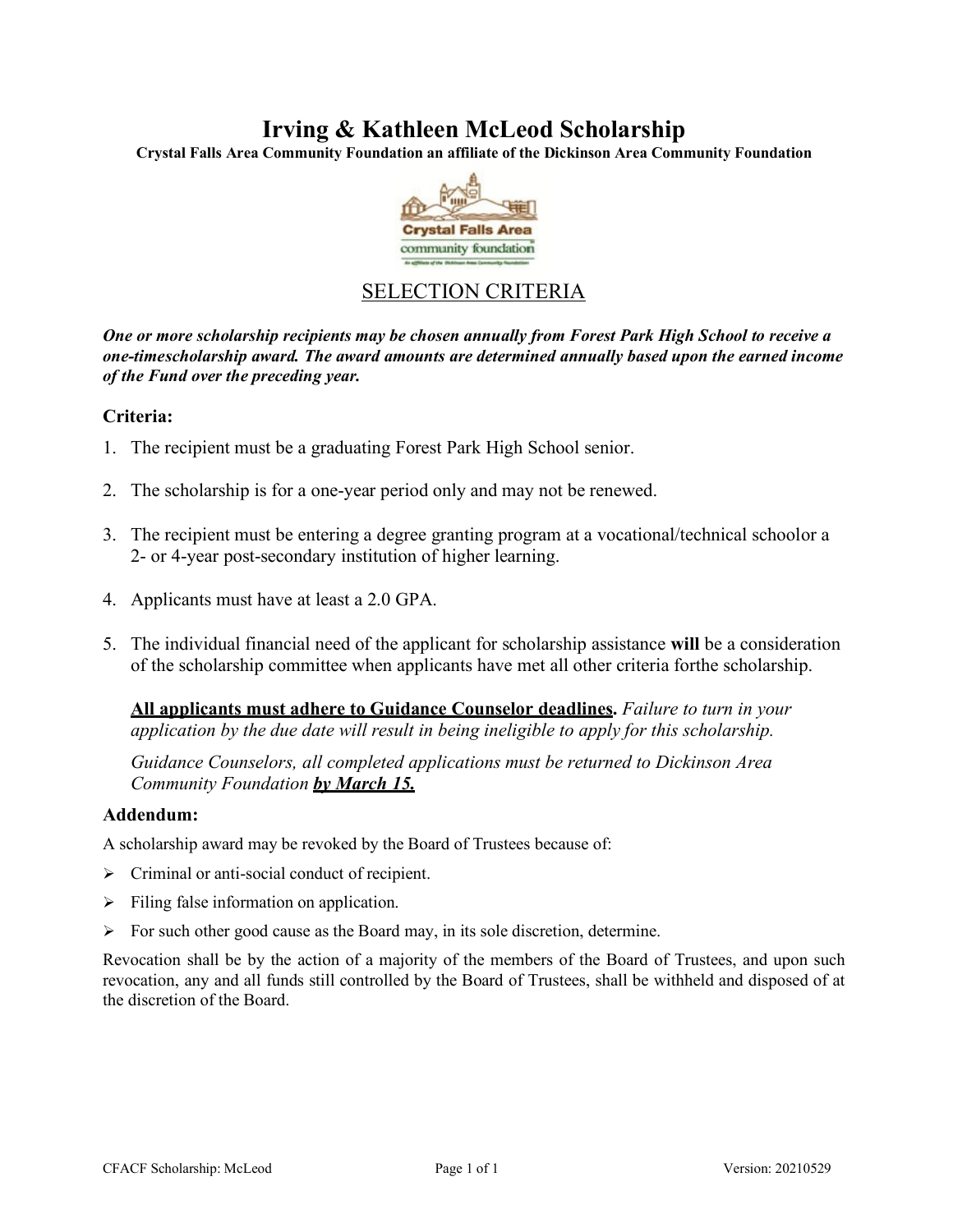

# *Irving & Kathleen McLeod Scholarship*

**Crystal Falls Area Community Foundation Fund an affiliate of the Dickinson Area CommunityFoundation**

| <b>Date</b>                                                                                                                                   |  |
|-----------------------------------------------------------------------------------------------------------------------------------------------|--|
| <b>Full Name</b>                                                                                                                              |  |
| <b>Street Address</b>                                                                                                                         |  |
| <b>City ST ZIP Code</b>                                                                                                                       |  |
| <b>Home &amp; Cell Phone</b>                                                                                                                  |  |
| GPA:                                                                                                                                          |  |
| <b>E-Mail (Required)</b>                                                                                                                      |  |
| In what extra-curricular activities did you participate in? (Include both in-school activities and<br>volunteer activities outside of school) |  |
|                                                                                                                                               |  |
| Did you work during the school year? No<br>If yes, how many hours/week?                                                                       |  |
| Name of College, University or Voc/Tech you plan to attend:                                                                                   |  |
| Have you applied for admission?                                                                                                               |  |
| Have you been accepted?                                                                                                                       |  |
| Intended field of study:                                                                                                                      |  |
| Have you applied for other scholarships?                                                                                                      |  |
| Have you been granted a scholarship? If so, name of scholarship & amount:                                                                     |  |
|                                                                                                                                               |  |
| Please include the following with the application:                                                                                            |  |
| 1. Copy of high school transcripts                                                                                                            |  |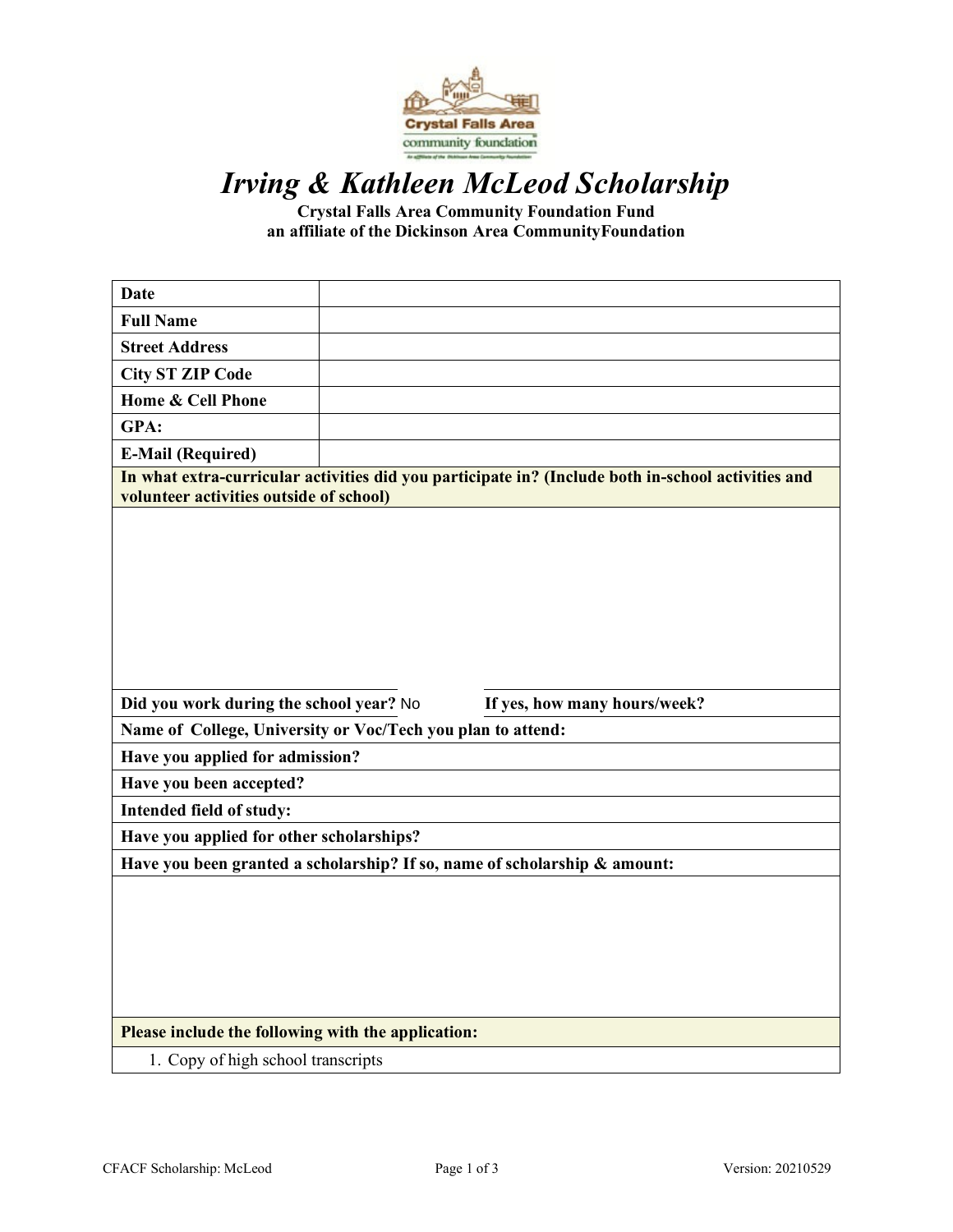

#### **Application Deadline**

**All applicants must adhere to the Guidance Counselor deadlines**. Guidance counselors must forward applications to Dickinson Area Community Foundation by **March 15**.

#### **Agreement and Signature**

By submitting this application, I affirm that the facts set forth in it are true and complete. I understand any false statements, omissions, or other misrepresentations made by me on this application may result in rejection of this application.

Name (printed)

Signature

Date

#### **Parent Application Form**

Name of parent or guardian completing this form: Home address:

Phone:

Email Address:

**Do you have any dependents other than your own family or other extenuating circumstances that should be considered? If yes, please explain:**

**Note here any statements you may wish to make which assist the scholarship selection committee in consideration of the applicant:**

#### **Agreement & Signature:**

I affirm that the statements above are true and complete. I understand any false statements, omissions, or other misrepresentations made by me on this application may result in rejection of this application.

Signature of parent or guardian:

Date: